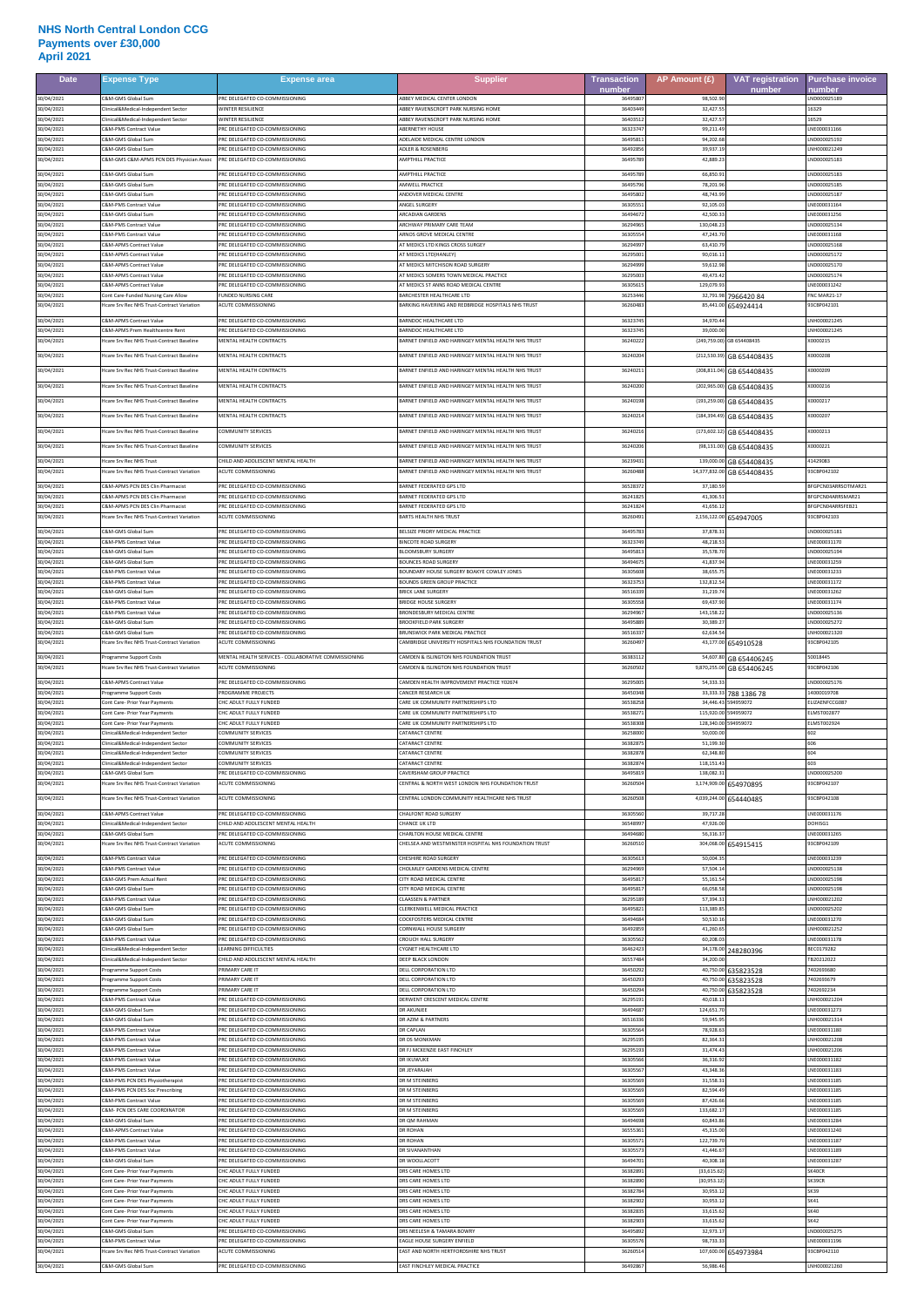| <b>Date</b>              | <b>Expense Type</b>                                                               | <b>Expense area</b>                                                    | <b>Supplier</b>                                                                                     | <b>Transaction</b>  | AP Amount (£)            | <b>VAT registration</b>                     | <b>Purchase invoice</b>                   |
|--------------------------|-----------------------------------------------------------------------------------|------------------------------------------------------------------------|-----------------------------------------------------------------------------------------------------|---------------------|--------------------------|---------------------------------------------|-------------------------------------------|
| 30/04/2021               | Icare Sry Rec NHS Trust-Contract Variation                                        | <b>ACUTE COMMISSIONING</b>                                             | EAST LONDON NHS FOUNDATION TRUST                                                                    | number<br>3626051   | 83,499.00                | number<br>654975390                         | number<br>93CBP042111                     |
| 30/04/2021               | Computer Software/License                                                         | <b>EXCEPTIONS &amp; PRIOR APPROVALS</b>                                | <b>FCONSULT HEALTH LTD</b>                                                                          | 3627005             | 288,966.0                | GB198287446                                 | NV0792                                    |
| 30/04/2021<br>30/04/2021 | &M-GMS Global Sur<br>linical&Medical-Independent Sector                           | RC DELEGATED CO-COMMISSIONING<br><b>EARNING DIFFICULTIES</b>           | IZABETH AVENUE GROUP PRACTICE<br>ELYSIUM HEALTHCARE LTD                                             | 364958<br>3632502   | 64,411.6<br>32.112.60    | GB257732580                                 | ND000025205<br>BRW00588                   |
| 30/04/2021               | linical&Medical-Independent Secto                                                 | <b>EARNING DIFFICULTIES</b>                                            | ELYSIUM HEALTHCARE LTD                                                                              | 3640348             | 33,183.02                | GB257732580                                 | BRW00570                                  |
| 30/04/2021<br>30/04/2021 | inical&Medical-Independent Secto<br>linical&Medical-Independent Sector            | <b>EARNING DIFFICULTIES</b><br>OMMUNITY SERVICES                       | LYSIUM HEALTHCARE LTD<br>INFIELD HEALTH PARTNERSHIP LTD                                             | 362729<br>3638288   | 44,217.4<br>56,757.4     | GB257732580                                 | VDH01535<br>HP113                         |
| 30/04/2021<br>30/04/2021 | C&M-APMS Contract Value<br>linical&Medical-Clinical Othe                          | RC DELEGATED CO-COMMISSIONING<br>OCAL ENHANCED SERVICES                | ENFIELD HEALTHCARE ALLIANCE LTD<br>NFIELD HEALTHCARE COOPERATIVE LTD                                | 3630561<br>3584687  | 35,769.4<br>31,950.      |                                             | LNE000031237<br>HCL2021039                |
| 30/04/2021               | linical&Medical-Independent Sector                                                | OCAL ENHANCED SERVICES                                                 | NFIELD HEALTHCARE COOPERATIVE LTD                                                                   | 3637165             | 35,000.0                 |                                             | HCL2021030                                |
| 30/04/2021<br>30/04/2021 | linical&Medical-Clinical Other<br>linical&Medical-Clinical Othe                   | OCAL ENHANCED SERVICES<br>OCAL ENHANCED SERVICES                       | ENFIELD HEALTHCARE COOPERATIVE LTD<br>INFIELD HEALTHCARE COOPERATIVE LTD                            | 3584687<br>365507   | 39,250.0<br>62,960.0     |                                             | EHCL2021036<br>HCL2021053                 |
| 30/04/2021<br>30/04/2021 | linical&Medical-Clinical Other<br>linical&Medical-Clinical Other                  | OCAL ENHANCED SERVICES<br>OCAL ENHANCED SERVICES                       | INFIELD HEALTHCARE COOPERATIVE LTD<br><b>ENFIFI D HEALTHCARE COOPERATIVE LTD</b>                    | 3584688<br>3580244  | 68,624.0<br>83,541.0     |                                             | EHCL2021044<br>EHCL2021033                |
| 30/04/2021               | nical&Medical-Clinical Othe                                                       | OCAL ENHANCED SERVICES                                                 | NFIELD HEALTHCARE COOPERATIVE LTD                                                                   | 3584688             | 89,750.0                 |                                             | HCL2021042                                |
| 30/04/2021<br>30/04/2021 | inical&Medical-Clinical Other<br>&M-GMS Global Sum                                | OCAL ENHANCED SERVICES<br>RC DELEGATED CO-COMMISSIONING                | NFIELD HEALTHCARE COOPERATIVE LTD<br>VERGLADE MEDICAL PARCTICE                                      | 358468<br>3649286   | 109,200.0<br>65.262.     |                                             | HCL2021037<br>NH000021258                 |
| 30/04/2021<br>30/04/2021 | <b>&amp;M- PCN DES CARE COORDINATOR</b><br>&M-PMS PCN DES Clin Pharmacist         | RC DELEGATED CO-COMMISSIONING<br>RC DELEGATED CO-COMMISSIONING         | <b>VERGREEN PCC</b><br><b>VERGREEN PCC</b>                                                          | 363237<br>3632376   | 56,062.<br>58,788.       |                                             | NE000031192<br>NE000031192                |
| 30/04/2021               | <b>RM-PMS Contract Value</b>                                                      | RC DELEGATED CO-COMMISSIONING                                          | <b>EVERGREEN PCC</b>                                                                                | 3632376             | 144,944.8                |                                             | LNE000031192                              |
| 30/04/2021<br>30/04/2021 | C&M-GMS Global Sun<br>inical&Medical-Independent Secto                            | RC DELEGATED CO-COMMISSIONING<br><b>OMMUNITY SERVICES</b>              | AMILY PRACTICE LONDON<br>EDERATED 4 HEALTH LTD                                                      | 3649582<br>3634008  | 43.295.3<br>32,989.      |                                             | ND000025207<br>RAILTYMAR21                |
| 30/04/2021               | linical&Medical-Independent Sector<br>C&M-APMS PCN DES Clin Pharmacist            | OMMUNITY SERVICES<br>RC DELEGATED CO-COMMISSIONING                     | <b>FEDERATED 4 HEALTH LTD</b><br>FEDERATED 4 HEALTH LTD                                             | 3634009<br>3636214  | 32.989.3<br>40,417.      |                                             | RAILTYFEB21<br>N15CARESEP21               |
| 30/04/2021<br>30/04/2021 | linical&Medical-Commercial Secto                                                  | <b>SP FORWARD VIEW</b>                                                 | EDERATED 4 HEALTH LTD                                                                               | 3645035             | 50,000.                  |                                             | ARENAVAPR21                               |
| 30/04/2021<br>30/04/2021 | linical&Medical-Independent Sector<br><b>E&amp;M-APMS LES Caretaking Payments</b> | COMMUNITY SERVICES<br>RC DELEGATED CO-COMMISSIONING                    | FEDERATED 4 HEALTH LTD<br>EDERATED 4 HEALTH LTD                                                     | 3647853<br>3630561  | 57.395.<br>153,730.6     |                                             | OISTAPR21<br>NE000031243                  |
| 30/04/2021               | inical&Medical-Independent Sector                                                 | HILDREN'S CONTINUING CARE<br>OCAL ENHANCED SERVICES                    | OCUSED HEALTHCARE LTD                                                                               | 3627293             | 35,703.                  |                                             | 2820<br>NF000031200                       |
| 30/04/2021<br>30/04/2021 | SM-PMS Cost of Drugs -Prescribing<br><b>E&amp;M-PMS LES Primary Care Offer</b>    | <b>OCAL ENHANCED SERVICES</b>                                          | OREST GROUP PRACTICE<br>OREST GROUP PRACTICE                                                        | 3630558<br>3630558  | 36,458.3<br>61,614.6     |                                             | NE000031200                               |
| 30/04/2021<br>30/04/2021 | &M-PMS QOF Aspiration<br><b>E&amp;M-PMS Prem Healthcentre Rent</b>                | RC DELEGATED CO-COMMISSIONING<br>PRC DELEGATED CO-COMMISSIONING        | OREST GROUP PRACTICI<br>OREST GROUP PRACTICE                                                        | 364947<br>365129    | 64,696.<br>77.616.       |                                             | NE000031295<br>100711-16-APR-2021         |
| 30/04/2021               | C&M-PMS PCN DES Clin Pharmacist                                                   | RC DELEGATED CO-COMMISSIONING                                          | OREST GROUP PRACTICE                                                                                | 3630558             | 79,877.2                 |                                             | LNE000031200                              |
| 30/04/2021<br>30/04/2021 | &M-PMS Contract Value<br>Cont Care-Funded Nursing Care Allow                      | RC DELEGATED CO-COMMISSIONING<br>UNDED NURSING CARE                    | OREST GROUP PRACTICE<br>FOUR SEASONS HEALTH CARE LTD                                                | 363055<br>3625342   | 664,832.3<br>34.392.90   | 927365991                                   | NE000031200<br>NC MAR21-9                 |
| 30/04/2021<br>30/04/2021 | C&M-PMS Contract Value<br>&M-GMS Global Sun                                       | RC DELEGATED CO-COMMISSIONING<br>RC DELEGATED CO-COMMISSIONING         | <b>GANESH &amp; PARTNER</b><br><b>ILLAN HOUSE SURGER</b>                                            | 3629519<br>364947   | 46,486.6<br>76,433.      |                                             | NH000021210<br>NE000031294                |
| 30/04/2021               | C&M-GMS Global Sum                                                                | RC DELEGATED CO-COMMISSIONING                                          | <b>GOODINGE GROUP PRACTICE</b>                                                                      | 3649583             | 101,550.0                |                                             | ND000025211                               |
| 30/04/2021<br>30/04/2021 | <b>SM-GMS Prem Cost Rent</b><br>&M-GMS Global Sun                                 | RC DELEGATED CO-COMMISSIONING<br>RC DELEGATED CO-COMMISSIONING         | <b>GOWER STREET PRACTICE</b><br>OWER STREET PRACTICE                                                | 3649582<br>3649582  | 31,400.0<br>52,669.      |                                             | ND000025209<br>ND000025209                |
| 30/04/2021               | &M-GMS Prem Rates                                                                 | RC DELEGATED CO-COMMISSIONING<br><b>RC DELEGATED CO-COMMISSIONING</b>  | OWER STREET PRACTICE                                                                                | 3649582             | 127,957.                 |                                             | ND000025209                               |
| 30/04/2021<br>30/04/2021 | <b>SM-PMS Contract Value</b><br>Icare Srv Rec NHS Trust-Contract Variation        | <b>CUTE COMMISSIONING</b>                                              | <b>GRAYS INN MEDICAL PRACTICE</b><br>SREAT ORMOND STREET HOSPITAL FOR CHILDREN NHS FOUNDATION TRUST | 3629497<br>362605   | 54,738.8<br>2,906,839.00 | 654922910                                   | ND000025144<br>93CBP042112                |
| 30/04/2021               | C&M-GMS Global Sum                                                                | PRC DELEGATED CO-COMMISSIONING                                         | GREEN CEDARS GP SURGERY                                                                             | 3649471             | 41.313.2                 |                                             | LNE000031297                              |
| 30/04/2021<br>30/04/2021 | ME - PMS GP Prior Year ERs<br><b>IE-PMS GP Prior Year EEs</b>                     | RC DELEGATED CO-COMMISSIONING<br>RC DELEGATED CO-COMMISSIONING         | <b>GREEN LANES SURGERY</b><br>REEN LANES SURGERY                                                    | 363056<br>363056    | 30,782.<br>31,331.       |                                             | LNE000031231<br>NE000031231               |
| 30/04/2021               | <b>SM-PMS Contract Value</b><br><b>SM-PMS Contract Value</b>                      | PRC DELEGATED CO-COMMISSIONING<br>RC DELEGATED CO-COMMISSIONING        | <b>GREEN LANES SURGERY</b><br>GREENFIELD MEDICAL CENTRE                                             | 3630560<br>3629519  | 117.179.1<br>46,328.0    |                                             | NE000031231<br>NH000021212                |
| 30/04/2021<br>30/04/2021 | &M-PMS Contract Value                                                             | RC DELEGATED CO-COMMISSIONING                                          | RIMBLE & PARTNERS                                                                                   | 362952              | 61,260.                  |                                             | NH000021214                               |
| 30/04/2021<br>30/04/2021 | C&M-GMS Global Sum<br><b>SM-PMS Contract Value</b>                                | RC DELEGATED CO-COMMISSIONING<br>PRC DELEGATED CO-COMMISSIONING        | SROUP PRACTICE AT RIVER PLACE<br><b>GROVELANDS ROAD MEDICAL CENTRE</b>                              | 3649583<br>3632376  | 80,515.6<br>78.048.2     |                                             | ND000025216<br>LNE000031202               |
| 30/04/2021               | care Srv Rec NHS Trust-Contract Variation                                         | <b>CUTE COMMISSIONING</b>                                              | <b>GUYS &amp; ST THOMAS HOSPITAL NHS FOUNDATION TRUST</b>                                           | 3626052             | 1,132,089.00             | 654923417                                   | 3CBP042113                                |
| 30/04/2021<br>30/04/2021 | linical&Medical-Independent Sector<br>C&M-PMS Contract Value                      | <b>COMMUNITY SERVICES</b><br>RC DELEGATED CO-COMMISSIONING             | <b>SYNAECOLOGY PARTNERSHIP LTD</b><br><b>HAMPSTEAD GROUP PRACTICE</b>                               | 3628483<br>362949   | 79,998.6<br>132,989.2    |                                             | 112<br>ND000025142                        |
| 30/04/2021               | <b>&amp;M-PMS Contract Value</b>                                                  | RC DELEGATED CO-COMMISSIONING                                          | AVERGAL VILLAS                                                                                      | 363055              | 45.457.                  |                                             | NE000031206                               |
| 30/04/2021<br>30/04/2021 | M Computer Contracts<br>M Computer Contracts                                      | RIMARY CARE IT<br>RIMARY CARE IT                                       | HEALTHCARE GATEWAY LTD<br>EALTHCARE GATEWAY LTD                                                     | 3641757<br>364175   | 35.245.00<br>36,849.0    | 14948015<br>114948015                       | <b>INV0727</b><br>NV0727                  |
| 30/04/2021<br>30/04/2021 | &M-PMS Prem Notional Rent<br><b>SM-PMS Contract Value</b>                         | RC DELEGATED CO-COMMISSIONING<br>PRC DELEGATED CO-COMMISSIONING        | EATHFIELDS<br>HEATHFIELDS                                                                           | 3632372<br>3632372  | 59,041.<br>59.095.8      |                                             | NH000021216<br>NH000021216                |
| 30/04/2021               | C&M-GMS Global Sum                                                                | RC DELEGATED CO-COMMISSIONING                                          | HENDON WAY SURGERY                                                                                  | 3649291             | 59,843.7                 |                                             | LNH000021316                              |
| 30/04/2021<br>30/04/2021 | &M-GMS Global Sun<br><b>SM-PMS Contract Value</b>                                 | RC DELEGATED CO-COMMISSIONING<br><b>PRC DELEGATED CO-COMMISSIONING</b> | IGHBURY GRANGE MEDICAL PRACTICE<br>HIGHGATE GROUP PRACTICE                                          | 364958<br>3630558   | 75,488.<br>115.485.6     |                                             | ND000025218<br>NE000031204                |
| 30/04/2021<br>30/04/2021 | C&M-GMS Global Sum<br>lational Insurance < 1 yr-NI-EES                            | RC DELEGATED CO-COMMISSIONING<br><b>BALANCE SHEET</b>                  | <b>IIGHLANDS PRACTICE</b><br>IMRC                                                                   | 3649471<br>363903   | 80,116.00<br>177,345.22  | 773865873                                   | NE000031301<br>75PS004403182112           |
| 30/04/2021               | Vational Insurance < 1 yr-NI- ERS                                                 | <b>BALANCE SHEET</b>                                                   | <b>IMRC</b>                                                                                         | 3639032             |                          | 654457614<br>270,939.52 654457614           | 175P5004403182112                         |
| 30/04/2021<br>30/04/2021 | ncome tax <1Yr<br>C&M-PMS Contract Value                                          | ALANCE SHEET<br>RC DELEGATED CO-COMMISSIONING                          | <b>IMRC</b><br>HOLBORN MEDICAL CENTRE                                                               | 36390328<br>3629497 | 89,296.4                 | 403,633.33 654457614                        | 475PS004403182112<br>ND000025146          |
| 30/04/2021               | Icare Srv Rec NHS Trust-Contract Variation                                        | <b>ACUTE COMMISSIONING</b>                                             | <b>IOMERTON UNIVERSITY HOSPITAL NHS FOUNDATION TRUST</b>                                            | 3626052             |                          | 1,385,670.00 654965884                      | 93CBP042114                               |
| 30/04/2021<br>30/04/2021 | C&M-GMS Global Sum<br>&M-APMS Contract Value                                      | PRC DELEGATED CO-COMMISSIONING<br>RC DELEGATED CO-COMMISSIONING        | HORNSEY WOOD GREEN GP<br><b>URLEY CLINIC</b>                                                        | 3649474<br>3629499  | 44,891.1<br>62,549.0     |                                             | LNE000031340<br>ND000025166               |
| 30/04/2021               | Clinical&Medical-Commercial Sector                                                | <b>MATERNITY SERVICES</b>                                              | IMAGINEEAR LTD                                                                                      | 3623962             |                          | 49,776.00 GB971970973                       | 2012109                                   |
| 30/04/2021               | Icare Srv Rec NHS Trust-Contract Variation                                        | <b>ACUTE COMMISSIONING</b>                                             | IMPERIAL COLLEGE HEALTHCARE NHS TRUST<br>INHEALTH LTD                                               | 3626052             |                          | 1,660,840.00 654945990                      | 93CBP042115                               |
| 30/04/2021<br>30/04/2021 | Iinical&Medical-Independent Sector<br>linical&Medical-Independent Sector          | <b>VCAS/OATS</b><br>NCAS/OATS                                          | INHEALTH LTD                                                                                        | 3646224<br>3646221  |                          | 44,735.00 787424685<br>619,205.60 787424685 | HLIN0030387<br><b>HLIN0030270</b>         |
| 30/04/2021<br>30/04/2021 | &M-GMS Global Sum<br>:&M-GMS Prem Rates                                           | RC DELEGATED CO-COMMISSIONING<br>RC DELEGATED CO-COMMISSIONING         | SAACSON & PARTNERS<br>SLINGTON CENTRAL MEDICAL CENTRE                                               | 3649287<br>3649584  | 38,418.5<br>77,180.1     |                                             | NH000021267<br>ND000025221                |
| 30/04/2021               | <b>E&amp;M-GMS Global Sum</b>                                                     | RC DELEGATED CO-COMMISSIONING                                          | SLINGTON CENTRAL MEDICAL CENTRE<br>SLINGTON GP GROUP LTD (THE)                                      | 3649584<br>3639963  | 163,907.0                |                                             | LND000025221                              |
| 30/04/2021<br>30/04/2021 | linical&Medical-Independent Sector<br>inical&Medical-Independent Sector           | RIMARY CARE DEVELOPMENT<br>RC DELEGATED CO-COMMISSIONING               | SLINGTON GP GROUP LTD (THE)                                                                         | 3607943             | (121, 588.6)<br>31,578.0 |                                             | HUBCRINV0321<br>QISTINV0321               |
| 30/04/2021<br>30/04/2021 | linical&Medical-Clinical Other<br>C&M-PMS LES Shared Care                         | <b>PRIMARY CARE INVESTMENTS</b><br>OCAL ENHANCED SERVICES              | SLINGTON GP GROUP LTD (THE)<br><b>SLINGTON GP GROUP LTD (THE)</b>                                   | 3628497<br>3608152  | 51,000.0<br>67,936.8     |                                             | WICINV0321<br><b>SMIINV0321</b>           |
| 30/04/2021               | :&M-PMS LES Shared Care                                                           | OCAL ENHANCED SERVICES<br><b>SP FORWARD VIEW</b>                       | LINGTON GP GROUP LTD (THE)                                                                          | 3607943             | 99,750.0                 |                                             | 15TINV0321                                |
| 30/04/2021<br>30/04/2021 | Clinical&Medical-Clinical Other<br>Clinical&Medical-Independent Sector            | RIMARY CARE DEVELOPMENT                                                | SLINGTON GP GROUP LTD (THE)<br>SLINGTON GP GROUP LTD (THE)                                          | 3625542<br>3639963  | 102,000.0<br>121,588.6   |                                             | GPFVINV31032021<br>HUBINV310321           |
| 30/04/2021<br>30/04/2021 | linical&Medical-Independent Sector<br>C&M-APMS PCN DES Clin Pharmacist            | RIMARY CARE DEVELOPMENT<br>PRC DELEGATED CO-COMMISSIONING              | SLINGTON GP GROUP LTD (THE)<br>SLINGTON GP GROUP LTD (THE)                                          | 360815<br>3624184   | 121,588.<br>144,400.4    |                                             | IUBINV0321<br>ARRSINV0221                 |
| 30/04/2021               | C&M-GMS Global Sum                                                                | RC DELEGATED CO-COMMISSIONING                                          | JAI MEDICAL CENTRE                                                                                  | 3649287             | 66,441.9                 |                                             | LNH000021270                              |
| 30/04/2021<br>30/04/2021 | &M-PMS Prem Healthcentre Rent<br>C&M-PMS Contract Value                           | RC DELEGATED CO-COMMISSIONING<br>PRC DELEGATED CO-COMMISSIONING        | AMES WIGG PRACTICE<br>JAMES WIGG PRACTICE                                                           | 3629498<br>3629498  | 71,603.9<br>186.402.6    |                                             | ND000025150<br>LND000025150               |
| 30/04/2021<br>30/04/2021 | Cont Care- Prior Year Payments<br>ont Care- Prior Year Payments                   | HC ADULT FULLY FUNDED<br>CHC ADULT FULLY FUNDED                        | EWISH CARE<br><b>EWISH CARE</b>                                                                     | 3640348<br>3651108  | 42,284.01                | 38,192.00 587033133<br>587033133            | BARNETCCG72086627645<br>BARNETCCG72087042 |
| 30/04/2021               | C&M-PMS Contract Value                                                            | PRC DELEGATED CO-COMMISSIONING                                         | S MEDICAL PRACTICE                                                                                  | 3630558             | 96,515.1                 |                                             | LNE000031208                              |
| 30/04/2021<br>30/04/2021 | C&M-PMS Contract Value<br><b>&amp;M-APMS Prem Rates</b>                           | PRC DELEGATED CO-COMMISSIONING<br>RC DELEGATED CO-COMMISSIONING        | <b>KEANE &amp; PARTNER</b><br><b>EATS GROUP PRACTICE</b>                                            | 3629520<br>3629497  | 35,303.2<br>85,120.0     |                                             | LNH000021219<br>ND000025148               |
| 30/04/2021<br>30/04/2021 | <b>&amp;M-PMS Contract Value</b><br>C&M-GMS Global Sum                            | RC DELEGATED CO-COMMISSIONING<br>RC DELEGATED CO-COMMISSIONING         | <b>CEATS GROUP PRACTICE</b><br><b>KEATS SURGERY</b>                                                 | 3629497<br>3651634  | 94,482.8<br>39,084.2     |                                             | ND000025148<br>LNE000031303               |
| 30/04/2021               | <b>2&amp;M-GMS Global Sum</b>                                                     | RC DELEGATED CO-COMMISSIONING                                          | <b>ILLICK STREET HEALTH CENTRE</b>                                                                  | 3649584             | 93,359.2                 |                                             | ND000025225                               |
| 30/04/2021               | Icare Srv Rec Fdtn Trust-Over/ Under<br>'erformance                               | <b>ACUTE COMMISSIONING</b>                                             | <b>CING'S COLLEGE HOSPITAL NHS FOUNDATION TRUST</b>                                                 | 3641417             |                          | 51,121.00 654926800                         | 00264510                                  |
| 30/04/2021<br>30/04/2021 | Icare Srv Rec Fdtn Trust-Prior Year<br>Icare Srv Rec Fdtn Trust-Prior Year        | <b>ACUTE COMMISSIONING</b><br>CUTE COMMISSIONING                       | KING'S COLLEGE HOSPITAL NHS FOUNDATION TRUST<br>ING'S COLLEGE HOSPITAL NHS FOUNDATION TRUST         | 3641417<br>3628622  | 94,998.00<br>111,817.00  | 654926800<br>654926800                      | 00261451<br>0265396                       |
| 30/04/2021               | Icare Srv Rec NHS Trust-Contract Variation                                        | <b>ACUTE COMMISSIONING</b>                                             | <b>ING'S COLLEGE HOSPITAL NHS FOUNDATION TRUST</b>                                                  | 3626053             | 220,570.00               | 654926800                                   | 93CBP042116                               |
| 30/04/2021<br>30/04/2021 | C&M-GMS Global Sum<br>C&M-GMS Global Sum                                          | RC DELEGATED CO-COMMISSIONING<br>RC DELEGATED CO-COMMISSIONING         | LANE END MEDICAL GROUP<br>LATYMER ROAD SURGERY                                                      | 3649288<br>3651634  | 94,382.7<br>35,180.9     |                                             | LNH000021274<br>LNE000031306              |
| 30/04/2021               | Icare Srv Rec NHS Trust-Contract Variation                                        | <b>ACUTE COMMISSIONING</b>                                             | LEWISHAM & GREENWICH NHS TRUST                                                                      | 3626053             |                          | 57,227.00 654928206                         | 93CBP042117                               |
| 30/04/2021<br>30/04/2021 | <b>E&amp;M-PMS Contract Value</b><br>Icare Srv Rec NHS Trust-Contract Variation   | PRC DELEGATED CO-COMMISSIONING<br>CUTE COMMISSIONING                   | ICHFIELD GROVE SURGERY<br>ONDON AMBULANCE SERVICE NHS TRUST                                         | 3632373<br>3626053  | 40,525.9<br>5,356,265.00 | 654967192                                   | LNH000021223<br>3CBP042118                |
| 30/04/2021               | Rent                                                                              | <b>CORPORATE COSTS &amp; SERVICES</b>                                  | LONDON BOROUGH OF BARNET                                                                            | 3627252             | 32,828.20                | 229236070                                   | 400001954120251940231220328               |
| 30/04/2021               | Cont Care- Prior Year Payments                                                    | CONTINUING HEALTHCARE ASSESSMENT & SUPPORT                             | ONDON BOROUGH OF BARNET                                                                             | 3640342             | 35,000.00                | 229236070                                   | 400001954120239589010720350               |
| 30/04/2021               | Cont Care- Prior Year Payments                                                    | CONTINUING HEALTHCARE ASSESSMENT & SUPPORT                             | LONDON BOROUGH OF BARNET                                                                            | 3653838             |                          | 35,000.00 229236070                         | 400001954120258810170321350               |
| 30/04/2021               | linical&Medical-Independent Sector                                                | OMMISSIONING SCHEMES                                                   | ONDON BOROUGH OF BARNET                                                                             | 3628495             | 40,000.00                | 229236070                                   | 400001954120259706290321400               |
| 30/04/2021               | Cont Care- Prior Year Payments                                                    | ADULT JOINT FUNDED CONTINUING CARE                                     | LONDON BOROUGH OF BARNET                                                                            | 3623948             |                          | 76,166.52 229236070                         | 400001954120239150240620761               |
| 30/04/2021               | linical&Medical-Othe Public Sector                                                | COMMISSIONING                                                          | ONDON BOROUGH OF BARNET                                                                             | 3637152             | 96,505.00                | 229236070                                   | 400001954120240326100720965               |
| 30/04/2021               | Clinical&Medical-Othe Public Sector                                               | COMMUNITY SERVICES                                                     | LONDON BOROUGH OF BARNET                                                                            | 3651042             | 98,700.00                | 229236070                                   | 400001954120254265180121987               |
| 30/04/2021               | ont Care- Prior Year Payments                                                     | ADULT JOINT FUNDED CONTINUING CARE                                     | ONDON BOROUGH OF BARNET                                                                             | 3623947             | 127,755.03               | 229236070                                   | 400001954120239151240620127               |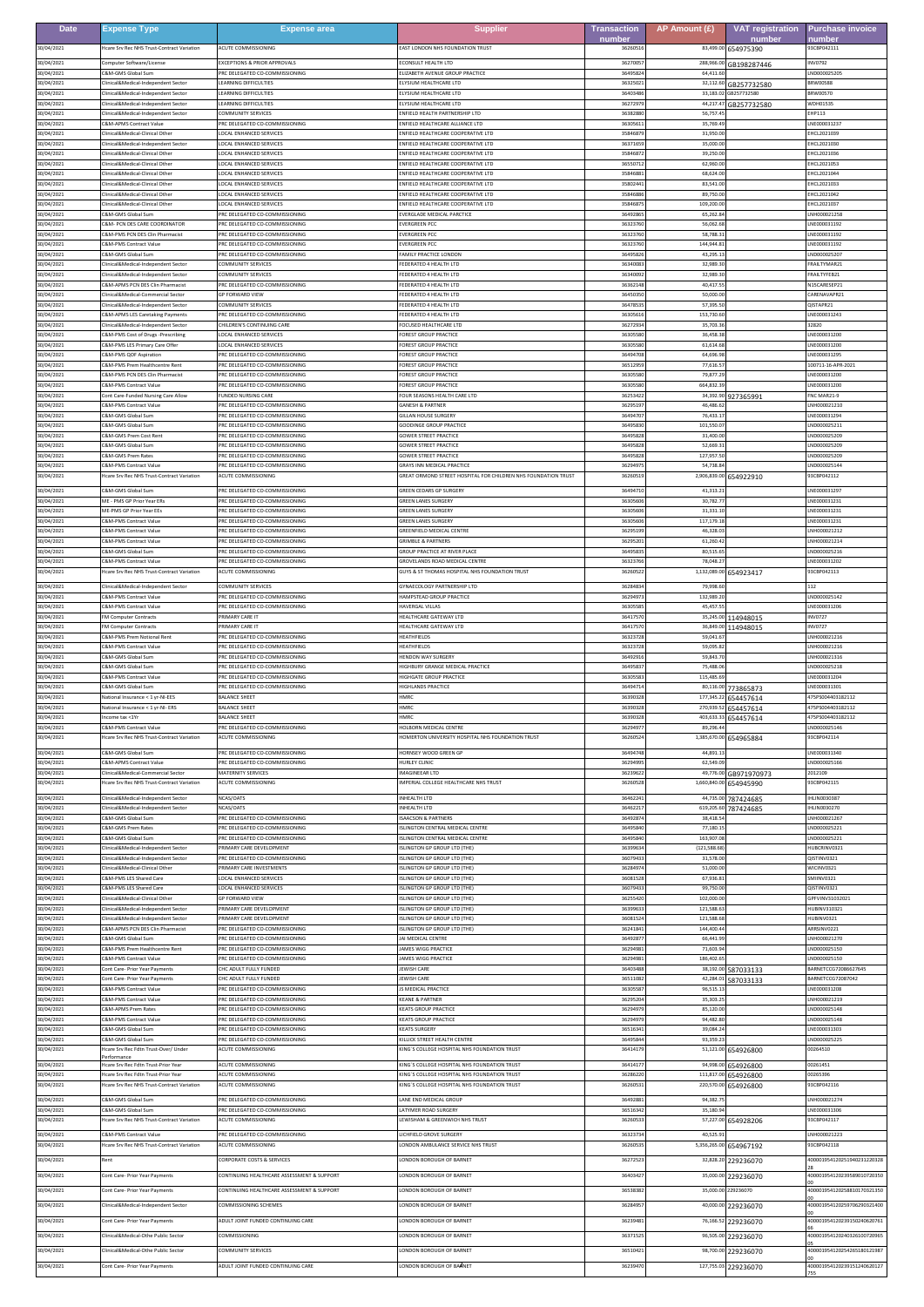| <b>Date</b>              | <b>Expense Type</b>                                                             | <b>Expense area</b>                                                              | <b>Supplier</b>                                                                               | <b>Transaction</b> | AP Amount $(E)$            | <b>VAT registration</b>    | <b>Purchase invoice</b>              |
|--------------------------|---------------------------------------------------------------------------------|----------------------------------------------------------------------------------|-----------------------------------------------------------------------------------------------|--------------------|----------------------------|----------------------------|--------------------------------------|
| 30/04/2021               | linical&Medical-Othe Public Sector                                              | COMMUNITY SERVICES                                                               | LONDON BOROUGH OF BARNET                                                                      | number<br>3637178  | 137,913.75                 | number<br>229236070        | numbeı<br>00001954120254951280121137 |
| 30/04/2021               | linical&Medical-Othe Public Sector                                              | OMMUNITY SERVICES                                                                | ONDON BOROUGH OF BARNET                                                                       | 3637179            | 166,269.73                 | 229236070                  | 400001954120254954030221166          |
| 30/04/2021               | Clinical&Medical-Othe Public Sector                                             | WINTER RESILIENCE                                                                | LONDON BOROUGH OF BARNET                                                                      | 3627283            | 210,000.00                 | 229236070                  | 400001954120258834180321210          |
| 30/04/2021               | ont Care- Prior Year Payments                                                   | ADULT JOINT FUNDED CONTINUING CARE                                               | ONDON BOROUGH OF BARNET                                                                       | 3627224            | 598,856.48                 | 229236070                  | 401007190620223365041219598          |
| 30/04/2021               | Cont Care- Prior Year Payments                                                  | ADULT JOINT FUNDED CONTINUING CARE                                               | LONDON BOROUGH OF BARNET                                                                      | 3627225            |                            | 602,982.44 229236070       | 401007190620223364041219602          |
| 30/04/2021<br>30/04/2021 | linical&Medical-Othe Public Sector<br>linical&Medical-Clinical Other            | <b>OMMUNITY SERVICES</b><br><b>FARNING DIFFICULTIES - S117</b>                   | ONDON BOROUGH OF CAMDEN<br>ONDON BOROUGH OF ENFIELD                                           | 3641420<br>3638284 | 3,000,000.00<br>32.503.54  | 232 3164 03<br>220670890   | 24151255<br>84257388                 |
| 30/04/2021<br>30/04/2021 | linical&Medical-Independent Sector<br>inical&Medical-Independent Sector         | HILDREN'S CONTINUING CARE<br>HILD AND ADOLESCENT MENTAL HEALTH                   | ONDON BOROUGH OF ENFIELD<br>ONDON BOROUGH OF ENFIELD                                          | 3623968<br>3653877 | 49,366.00<br>53,346.43     | 220670890<br>220670890     | 84169496<br>84262846                 |
| 30/04/2021               | linical&Medical-Independent Sector                                              | HILD AND ADOLESCENT MENTAL HEALTH                                                | ONDON BOROUGH OF ENFIELD                                                                      | 3655746            | 77,556.00                  | 220670890                  | 84262294                             |
| 30/04/2021<br>30/04/2021 | linical&Medical-Indenendent Sector<br>linical&Medical-Othe Public Sector        | HII D AND ADOI ESCENT MENTAL HEALTH<br><b>COMMUNITY SERVICES</b>                 | ONDON BOROUGH OF ENFIELD<br>ONDON BOROUGH OF ENFIELD                                          | 3646244<br>362400  | 102,384.00<br>202,890.0    | 220670890<br>220670890     | 84262309<br>84221654                 |
| 30/04/2021<br>30/04/2021 | Cont Care-Physical Disab (<65)<br>ont Care-Learning Disab(<65)                  | <b>CHC ADULT FULLY FUNDED</b><br>ADULT JOINT FUNDED CONTINUING CARE              | ONDON BOROUGH OF ENFIELD<br>LONDON BOROUGH OF HARINGEY                                        | 3641418<br>3637211 | 221.228.68<br>53,387.90    | 220670890<br>220754391     | 84004670<br>1801766082               |
| 30/04/2021               | ont Care- Prior Year Payments                                                   | <b>EARNING DIFFICULTIES</b>                                                      | <b>ONDON BOROUGH OF HARINGET</b>                                                              | 3654945            | 56,134.6                   | 20754391                   | 801791052                            |
| 30/04/2021<br>30/04/2021 | Services From Local Authorities<br>ervices From Local Authorities               | <b>EARNING DIFFICULTIES</b><br><b>EARNING DIFFICULTIES</b>                       | ONDON BOROUGH OF HARINGEY<br>ONDON BOROUGH OF HARINGEY                                        | 3638286<br>3638271 | 83.703.96<br>89,095.85     | 220754391<br>220754391     | 801765574<br>1801688760              |
| 30/04/2021<br>30/04/2021 | ervices From Local Authorities<br>Services From Local Authorities               | <b>EARNING DIFFICULTIES</b><br><b>EARNING DIFFICULTIES</b>                       | ONDON BOROUGH OF HARINGET<br>ONDON BOROUGH OF HARINGEY                                        | 3655738<br>3655740 | 94,869.33<br>105,554.10    | 220754391<br>220754391     | 801725399<br>1801730090              |
| 30/04/2021               | Clinical&Medical-Othe Public Sector                                             | COMMUNITY SERVICES                                                               | LONDON BOROUGH OF ISLINGTON                                                                   | 3646218            | 80.733.0                   |                            | 439290RH00358                        |
| 30/04/2021<br>30/04/2021 | care Sry Rec NHS Trus<br>Icare Srv Rec NHS Trust-Non Contract                   | OMMUNITY SERVICES<br>OMMUNITY SERVICES                                           | ONDON NORTH WEST HEALTHCARE NHS TRUST<br>ONDON NORTH WEST HEALTHCARE NHS TRUST                | 3634056<br>3639725 | (68, 656.08)<br>79,315.50  | 654463720<br>654463720     | 80007006<br>0051054                  |
| 30/04/2021               | Icare Srv Rec NHS Trust-Contract Variation                                      | <b>ACUTE COMMISSIONING</b>                                                       | ONDON NORTH WEST HEALTHCARE NHS TRUST                                                         | 3626053            | 1,356,200.00               | 654463720                  | 93CBP042119                          |
| 30/04/2021<br>30/04/2021 | C&M-PMS Contract Value<br>linical&Medical-Voluntary Sector                      | RC DELEGATED CO-COMMISSIONING<br><b>HOSPICES</b>                                 | ONGROVE SURGERY<br>MARIE CURIE                                                                | 3632373<br>3627254 | 138,265.2<br>94,218.00     | 626722537                  | NH000021221<br>11720                 |
| 30/04/2021<br>30/04/2021 | C&M-GMS Global Sum<br><b>&amp;M-PMS Contract Value</b>                          | RC DELEGATED CO-COMMISSIONING<br>RC DELEGATED CO-COMMISSIONING                   | MCCOLLUM & PARTNERS<br><b>ACELLIGO</b>                                                        | 3651633<br>3629520 | 59,455.3<br>38,531.0       |                            | NH000021278<br>NH000021225           |
| 30/04/2021               | C&M-PMS Contract Value                                                          | <b>PRC DELEGATED CO-COMMISSIONING</b>                                            | MEDICAL CENTRE HOLLOWAY ROAD                                                                  | 3629498            | 45.520.3                   |                            | ND000025152                          |
| 30/04/2021<br>30/04/2021 | linical&Medical-Independent Sector<br>raining Expenses                          | <b>SP FORWARD VIEW</b><br>OMMISSIONING SCHEMES                                   | MEDICARE MEDICAL SERVICES LLP<br>MEDICUS HEALTH PARTNERS                                      | 3625482<br>3624184 | 52,148.9<br>35,000.        |                            | M0321<br><b>MHP180</b>               |
| 30/04/2021<br>30/04/2021 | Rent                                                                            | <b>ESTATES AND FACILITIES</b><br><b>ESTATES AND FACILITIES</b>                   | MENTOR SERVICES STEVENAGE LTD<br>MENTOR SERVICES STEVENAGE LTD                                | 3638310<br>3639977 | 36.523.5<br>36,523.        |                            | 012122<br>NHSQ12122                  |
| 30/04/2021               | Icare Sry Rec NHS Trust-Contract Variation                                      | <b>CUTE COMMISSIONING</b>                                                        | AID AND SOUTH ESSEX FOUNDATION TRUST                                                          | 362604             | 45,060.                    |                            | 3CBP042104                           |
| 30/04/2021               | C&M-GMS Global Sum<br>C&M-GMS Global Sum                                        | PRC DELEGATED CO-COMMISSIONING<br>RC DELEGATED CO-COMMISSIONING                  | MILDMAY MEDICAL PRACTICE                                                                      | 3649584<br>3649584 | 48.851.9                   |                            | LND000025228                         |
| 30/04/2021<br>30/04/2021 | <b>SM-PMS Contract Value</b>                                                    | RC DELEGATED CO-COMMISSIONING                                                    | MILLER PRACTICE<br>MILLWAY MEDICAL PRACTICE                                                   | 362952             | 85,764.9<br>135,725.9      |                            | ND000025230<br>NH000021227           |
| 30/04/2021<br>30/04/2021 | C&M-PMS Contract Value<br>Icare Srv Rec NHS Trust-Contract Variation            | PRC DELEGATED CO-COMMISSIONING<br><b>ACUTE COMMISSIONING</b>                     | MK LAMBA<br>MOORFIELDS EYE HOSPITAL NHS FOUNDATION TRUST                                      | 3629521<br>3626053 | 69.348.0<br>2,774,884.00   | 654930716                  | NH000021229<br>93CBP042120           |
| 30/04/2021               | <b>E&amp;M-GMS Global Sum</b>                                                   | RC DELEGATED CO-COMMISSIONING                                                    | MORECAMBE SURGERY                                                                             | 3649471            | 39,019.8                   |                            | NE000031308                          |
| 30/04/2021<br>30/04/2021 | <b>SM-GMS Global Sum</b><br><b>2&amp;M-GMS Global Sum</b>                       | PRC DELEGATED CO-COMMISSIONING<br>RC DELEGATED CO-COMMISSIONING                  | MORRIS HOUSE GROUP PRACTICE<br>MULBERRY MEDICAL PRACTICE                                      | 3649472<br>3649288 | 105.871.0<br>67,649.0      |                            | LNE000031310<br>NH000021283          |
| 30/04/2021               | <b>SM-PMS Contract Value</b>                                                    | RC DELEGATED CO-COMMISSIONING                                                    | MUSEUM PRACTICE                                                                               | 3629498            | 43,551.                    |                            | ND000025154                          |
| 30/04/2021<br>30/04/2021 | <b>E&amp;M-PMS Contract Value</b><br>nt Care-Learning Disab(<65)                | PRC DELEGATED CO-COMMISSIONING<br>HC AD FULL FUND PERS HLTH BUD                  | MUSWELL HILL PRACTICE<br>IY SUPPORT MONE                                                      | 3630658<br>3627308 | 100.673.8<br>30,753.4      |                            | LNE000031194<br>MAYC21ECCG           |
| 30/04/2021<br>30/04/2021 | ont Care-Physical Disab (<65)<br>Cont Care-Physical Disab (<65)                 | HC AD FULL FUND PERS HLTH BUD<br>HC AD FULL FUND PERS HLTH BUD                   | MY SUPPORT MONEY<br>MY SUPPORT MONEY                                                          | 3627308<br>3623983 | 48,302.3<br>48.805.8       |                            | MAYE21ECCG<br>AMJA21ISLCCG           |
| 30/04/2021               | ont Care-Learning Disab(<65)                                                    | HC AD FULL FUND PERS HLTH BUD                                                    | MY SUPPORT MONEY                                                                              | 3627308            | 49,163.                    |                            | MAY21ECCG                            |
| 30/04/2021<br>30/04/2021 | inical&Medical-Commercial Sector<br><b>Basic Sal-Rechgs to-from Other NHS</b>   | OMMUNITY SERVICES<br>CONTINUING HEALTHCARE ASSESSMENT & SUPPORT                  | NATIONAL UNPLANNED PREGNANCY ADVISORY SERVICE<br>NHS NEL CSL                                  | 3641422<br>3630680 | 101,206.9<br>58,279.00     | GB654442045                | 0411<br>7312815906                   |
| 30/04/2021<br>30/04/2021 | ontract & Agency-Agency A & C<br>ontract & Agency-Agency A & C                  | <b>XCEPTIONS &amp; PRIOR APPROVALS</b><br><b>XCEPTIONS &amp; PRIOR APPROVALS</b> | NHS NEL CSU<br>NHS NEL CSU                                                                    | 3630679<br>3630678 | 68,157.00<br>94,220.00     | GB654442045                | 7312815903<br>312815892              |
| 30/04/2021               | Charges from CSU                                                                | <b>BEREAVEMENT SERVICE</b>                                                       | NHS NEL CSU                                                                                   | 3638285            | 111,046.00                 | GB654442045<br>GB654442045 | 312815888                            |
| 30/04/2021<br>30/04/2021 | C&M-PMS Contract Value<br>Icare Srv Rec NHS Trust-Contract Variation            | RC DELEGATED CO-COMMISSIONING<br><b>ACUTE COMMISSIONING</b>                      | NIGHTINGALE HOUSE SURGERY<br>VORTH EAST LONDON NHS FOUNDATION TRUST                           | 3630558<br>3626054 | 50,826.9<br>298,471.00     | 654404447                  | LNE000031210<br>3CBP042121           |
| 30/04/2021               | Professional Fees                                                               | RECHARGES NHS PROPERTY SERVICES LTD                                              | NORTH LONDON ESTATE PARTNERSHIPS LTD                                                          | 3652837            |                            | 41.591.00 839829175        | 573                                  |
| 30/04/2021<br>30/04/2021 | ontract & Agency-Agency Int Mgr<br>&M-GMS Global Sum                            | ROGRAMME PROJECTS<br>RC DELEGATED CO-COMMISSIONING                               | ORTH LONDON ESTATE PARTNERSHIPS LTD<br><b>VORTH LONDON HEALTH CENTRE</b>                      | 3647853<br>3649472 | 52,211.25<br>62,685.1      | 839829175                  | NE000031314                          |
| 30/04/2021               | Hcare Srv Rec NHS Trust-Prior Year                                              | <b>ACUTE COMMISSIONING</b>                                                       | NORTH MIDDI FSEX UNIVERSITY HOSPITAL NHS TRUST                                                | 3651116            | (131, 604.10)              | 654946204                  | 063395                               |
| 30/04/2021<br>30/04/2021 | Icare Srv Rec NHS Trust-Prior Yea<br>Icare Srv Rec NHS Trust-Contract Variation | <b>CUTE COMMISSIONING</b><br><b>ICUTE COMMISSIONING</b>                          | NORTH MIDDLESEX UNIVERSITY HOSPITAL NHS TRUST<br>ORTH MIDDLESEX UNIVERSITY HOSPITAL NHS TRUST | 3651050<br>3626054 | 131,604.1<br>22,202,398.00 | 654946204<br>654946204     | 063290<br>3CBP042122                 |
| 30/04/2021               | C&M-GMS Global Sum                                                              | PRC DELEGATED CO-COMMISSIONING                                                   | NORTHERN MEDICAL CENTRE                                                                       | 3649585            | 74.837.1                   |                            | LND000025233                         |
| 30/04/2021<br>30/04/2021 | S&M-GMS Global Sum<br>&M-GMS Global Sum                                         | RC DELEGATED CO-COMMISSIONING<br>RC DELEGATED CO-COMMISSIONING                   | AK LODGE MEDICAL CENTRE<br>AKLEIGH ROAD HEALTH CENTRE                                         | 3649289<br>3649289 | 128,148.42<br>65,689.6     |                            | NH000021287<br>NH000021289           |
| 30/04/2021<br>30/04/2021 | C&M-PMS Contract Value<br>S&M-GMS Global Sun                                    | PRC DELEGATED CO-COMMISSIONING<br>PRC DELEGATED CO-COMMISSIONING                 | <b>DAKWOOD MEDICAL CENTRE LONDON</b><br>OLD COURTHOUSE SURGERY                                | 3630559<br>3649289 | 52,865.<br>69,777.9        |                            | LNE000031212<br>NH000021285          |
| 30/04/2021               | Clinical&Medical-Voluntary Sector                                               | CHILD AND ADOLESCENT MENTAL HEALTH                                               | OPEN DOOR YOUNG PEOPLES CONSULTATION SERVICE                                                  | 3655752            | 30,666.0                   |                            | NV0018                               |
| 30/04/2021<br>30/04/2021 | linical&Medical-Voluntary Sector<br>&M-APMS Contract Value                      | HILD AND ADOLESCENT MENTAL HEALTH<br>RC DELEGATED CO-COMMISSIONING               | OPEN DOOR YOUNG PEOPLES CONSULTATION SERVICE<br>RDANCE UNITY CENTRE FOR HEALTH                | 3655753<br>363056  | 30.666.0<br>85,213.6       |                            | NV0019<br>NE000031245                |
| 30/04/2021<br>30/04/2021 | &M-GMS Global Sum<br>:&M-PMS Contract Value                                     | RC DELEGATED CO-COMMISSIONING<br>RC DELEGATED CO-COMMISSIONING                   | AINTER & PARTNERS<br>ARK END SURGERY                                                          | 3649289<br>3629498 | 72,045.3<br>59.677.2       |                            | NH000021291<br>ND000025156           |
| 30/04/2021               | &M-GMS Global Sur                                                               | RC DELEGATED CO-COMMISSIONING                                                    | PARK LODGE MEDICAL CENTRI                                                                     | 3651634            | 37,028.2                   |                            | NE000031317                          |
| 30/04/2021<br>30/04/2021 | <b>E&amp;M-PMS Contract Value</b><br>C&M-PMS Contract Value                     | RC DELEGATED CO-COMMISSIONING<br>PRC DELEGATED CO-COMMISSIONING                  | PARLIAMENT HILL SURGERY<br>PARTNERS (THE) T/A 157 PRACTICE                                    | 362949<br>3632377  | 61,334.9<br>40.800.4       |                            | ND000025158<br>LNE000031235          |
| 30/04/2021<br>30/04/2021 | omputer Software/License<br>&M-GMS Global Sum                                   | <b>EXCEPTIONS &amp; PRIOR APPROVALS</b><br>RC DELEGATED CO-COMMISSIONING         | CTI SOLUTIONS LTD<br>HOENIX PRACTICE LONDON                                                   | 3630718<br>3649289 | 92,114.28<br>69,900.5      | GB 927547983               | ARCMIN0000099<br>NH000021293         |
| 30/04/2021               | "omnuter Software/License                                                       | RIMARY CARE IT                                                                   | <b>IKSEL LTD</b>                                                                              | 3630719            | 36.400.                    |                            | INVK53013768                         |
| 30/04/2021<br>30/04/2021 | C&M-GMS Global Sun<br>linical&Medical-Independent Secto                         | PRC DELEGATED CO-COMMISSIONING<br>OMMUNITY SERVICES                              | <b>INTO &amp; PARTNERS</b><br>PRACTICE SERVICES LTD (THE)                                     | 3649290<br>3655746 | 53,874.<br>32,622.0        |                            | NH000021295<br>000006278             |
| 30/04/2021<br>30/04/2021 | C&M-GMS Global Sum<br>C&M-PMS Prem Actual Ren                                   | PRC DELEGATED CO-COMMISSIONING<br>RC DELEGATED CO-COMMISSIONING                  | PRIMROSE HILL SLIRGERY<br>RINCE OF WALES ROAD                                                 | 3649585<br>3630882 | 61.360.6<br>60,625.0       |                            | ND000025238<br>ND000025160           |
| 30/04/2021               | &M-PMS Contract Value                                                           | RC DELEGATED CO-COMMISSIONING                                                    | RINCE OF WALES ROAD                                                                           | 3630882            | 76,276.8                   |                            | ND000025160                          |
| 30/04/2021<br>30/04/2021 | Icare Srv Rec NHS Trust-Contract Variation<br>Clinical&Medical-Clinical Other   | <b><i>CUTE COMMISSIONING</i></b><br>COMMUNITY SERVICES                           | RINCESS ALEXANDRA HOSPITAL NHS TRUST (THE)<br>QUEEN ANN CAR                                   | 3626055<br>3634004 | 110,342.00<br>91,000.0     | 654941317                  | 93CBP042129<br>205                   |
| 30/04/2021               | C&M-GMS Prem Actual Rent                                                        | RC DELEGATED CO-COMMISSIONING                                                    | QUEENS CRESCENT PRACTICE                                                                      | 364958             | 43,014.                    |                            | ND000025244                          |
| 30/04/2021<br>30/04/2021 | C&M-GMS Global Sum<br>&M-GMS PCN DES Soc Prescribing                            | PRC DELEGATED CO-COMMISSIONING<br>RC DELEGATED CO-COMMISSIONING                  | QUEENS CRESCENT PRACTICE<br>UEENSWOOD MEDICAL PRACTICE                                        | 364958<br>364947   | 52.714.6<br>45,767.0       |                            | LND000025244<br>NE000031320          |
| 30/04/2021<br>30/04/2021 | &M-GMS Global Sum<br>&M-PMS Contract Value                                      | RC DELEGATED CO-COMMISSIONING<br>RC DELEGATED CO-COMMISSIONING                   | <b>IUEENSWOOD MEDICAL PRACTICE</b><br>MINBOW PRACTICE                                         | 3649472<br>3632376 | 167,034.2<br>44.218.6      |                            | NE000031320<br>LNE000031214          |
| 30/04/2021               | C&M-PMS Contract Value                                                          | RC DELEGATED CO-COMMISSIONING                                                    | RAVENSCROFT MEDICAL CENTRE                                                                    | 3629521            | 35,016.8                   |                            | NH000021231                          |
| 30/04/2021<br>30/04/2021 | rogramme Support Costs<br>C&M-PMS Contract Value                                | <b>XCEPTIONS &amp; PRIOR APPROVALS</b><br>PRC DELEGATED CO-COMMISSIONING         | REDMOOR HEALTH LTD<br>REGENTS PARK PRACTICE (THE)                                             | 3624183<br>3629499 | 196,000.00<br>50.582.5     | GB267620588                | ND000025162                          |
| 30/04/2021<br>30/04/2021 |                                                                                 | <b>CORPORATE COSTS &amp; SERVICES</b><br>ORPORATE COSTS & SERVICES               | RIDGELAND PROPERTIES LTD<br><b>IDGELAND PROPERTIES LTD</b>                                    | 3630678<br>3630678 | 100,000.0<br>100,000.0     |                            | NHSNCLCCGNLBPB43<br>NHSNCLCCGNLBPB44 |
| 30/04/2021               | <b>E&amp;M-GMS Global Sum</b>                                                   | PRC DELEGATED CO-COMMISSIONING                                                   | <b>RIDGMOUNT PRACTICE</b>                                                                     | 3649589            | 123,949.1                  |                            | LND000025277                         |
| 30/04/2021<br>30/04/2021 | C&M-GMS Global Sum<br>C&M-GMS PCO Locum Adop/Pat/Mat                            | PRC DELEGATED CO-COMMISSIONING<br>PRC DELEGATED CO-COMMISSIONING                 | RISE GROUP PRACTICE<br><b>RITCHIE STREET GROUP PRACTICE</b>                                   | 364958<br>364958   | 42,618.9<br>102,088.       |                            | ND000025248<br>ND000025250           |
| 30/04/2021<br>30/04/2021 | C&M-GMS Global Sum<br>C&M-GMS Global Sum                                        | PRC DELEGATED CO-COMMISSIONING<br>PRC DELEGATED CO-COMMISSIONING                 | RITCHIE STREET GROUP PRACTICE<br>ROMAN WAY MEDICAL CENTRE                                     | 3649586<br>3649586 | 143.182.<br>31,801.1       |                            | ND000025250<br>ND000025246           |
| 30/04/2021               | care Srv Rec NHS Trust-Contract Variation                                       | CUTE COMMISSIONING                                                               | OYAL BROMPTON & HAREFIELD NHS FOUNDATION TRUST                                                | 3626054            | 187,787.00                 | 654968091                  | 3CBP042123                           |
| 30/04/2021<br>30/04/2021 | <b>Ilthcre-Foundation Trsts</b><br>Icare Srv Rec NHS Trust-Contract Variation   | <b>NURSING AND QUALITY PROGRAMME</b><br><b><i>CUTE COMMISSIONING</i></b>         | ROYAL FREE LONDON NHS FOUNDATION TRUST<br>ROYAL FREE LONDON NHS FOUNDATION TRUST              | 364340<br>362605   | 817,450.00<br>41,892,942.0 | 654946987                  | 0188305<br>3CBP042124                |
| 30/04/2021               | Hcare Srv Rec NHS Trust-Contract Variation                                      | ACUTE COMMISSIONING                                                              | ROYAL MARSDEN NHS FOUNDATION TRUST (THE)                                                      | 3626056            | 77,902.00                  | 654946987<br>65 4947396    | 93CBP042130                          |
| 30/04/2021               | Icare Srv Rec NHS Trust-Contract Variation                                      | ACUTE COMMISSIONING                                                              | ROYAL NATIONAL ORTHOPAEDIC HOSPITAL NHS TRUST                                                 | 3626054            | 3,530,216.00               | 654947494                  | 93CBP042125                          |
| 30/04/2021               | <b>E&amp;M-PMS Contract Value</b>                                               | RC DELEGATED CO-COMMISSIONING                                                    | RUTLAND HOUSE                                                                                 | 363055             | 47,410.9                   |                            | NE000031216                          |
| 30/04/2021<br>30/04/2021 | C&M-GMS Global Sum<br>Cont Care- Prior Year Payments                            | PRC DELEGATED CO-COMMISSIONING<br>HC ADULT FULLY FUNDED                          | S PRASAD<br>SAGE SERVICE TO THE AGED                                                          | 3649290<br>3644949 | 39,606.3<br>43,408.3       |                            | LNH000021298<br>33295                |
| 30/04/2021<br>30/04/2021 | C&M-GMS Global Sum<br><b>SM-PMS Contract Value</b>                              | PRC DELEGATED CO-COMMISSIONING<br>PRC DELEGATED CO-COMMISSIONING                 | SOBELL MEDICAL CENTRE<br>SOMERSET GARDENS HEALTH CENTRE                                       | 3651632            | 34,723.4<br>106,773.9      |                            | ND000025251<br>LNE000031218          |
| 30/04/2021               | care Srv Rec NHS Trust-Contract Variation                                       | <b>CUTE COMMISSIONING</b>                                                        | <b>SOUTH LONDON AND MAUDSLEY NHS FOUNDATION TRUST</b>                                         | 3630559<br>3626055 | 134,786.00                 | 654971403                  | 3CBP042126                           |
| 30/04/2021               | C&M-PMS Contract Value                                                          | PRC DELEGATED CO-COMMISSIONING                                                   | SOLITHGATE SLIRGERY                                                                           | 3630559            | 68.496.1                   |                            | NE000031220                          |
| 30/04/2021<br>30/04/2021 | Computer Software/License<br>omputer Software/License                           | RIMARY CARE IT<br><b>PRIMARY CARE IT</b>                                         | SPECIALIST COMPUTER CENTRES PLC<br>SPECIALIST COMPUTER CENTRES PLC                            | 3628483<br>362849  | 33,325.42<br>38,386.0      | 313651680<br>313651680     | JPM948221<br>PM948222                |
| 30/04/2021<br>30/04/2021 | Computer Software/License<br>omputer Software/Licens                            | PRIMARY CARE IT<br>RIMARY CARE IT                                                | SPECIALIST COMPUTER CENTRES PLC<br>SPECIALIST COMPUTER CENTRES PLC                            | 3628495<br>3629043 | 43.605.24<br>93,899.52     | 313651680<br>313651680     | PM948222<br>PM946801                 |
| 30/04/2021               | mputer Software/License                                                         | RIMARY CARE IT                                                                   | <b>SPECIALIST COMPUTER CENTRES PLC</b>                                                        | 3628495            |                            | 138,728.64 313651680       | PM948222                             |